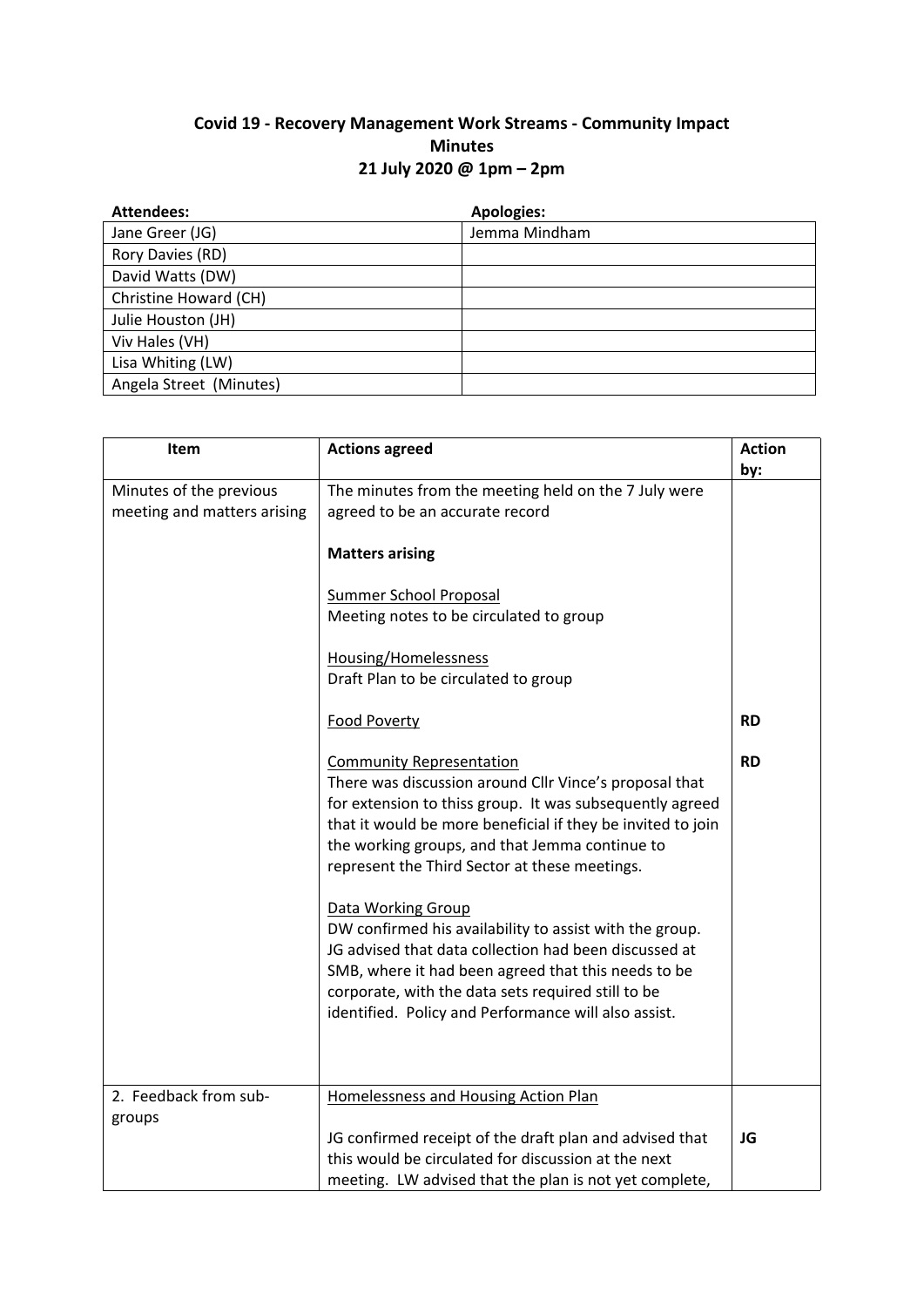|           | and outlined the content and possible actions raised to |          |
|-----------|---------------------------------------------------------|----------|
|           | date. It was noted / agreed that:-                      |          |
|           |                                                         |          |
| $\bullet$ | There is a need to look at 'single' homelessness,       |          |
|           | working with both statutory and third sector            |          |
|           | agencies and putting a recovery plan in place.          |          |
|           | This also links into MAPPA protections                  |          |
|           | arrangements, with Govt guidance being                  |          |
|           | constantly reviewed. Single homeless are                |          |
|           | currently not being dealt with and it is expected       |          |
|           |                                                         |          |
|           | there will be an increase in the number of              |          |
|           | people on the street                                    |          |
| $\bullet$ | Currently, there is a 'stay' on evictions, both         |          |
|           | private and public, with prevention work to be          |          |
|           | undertaken in order to prevent an expected              |          |
|           | spike in numbers in September / October (when           |          |
|           | furlough support ceases)                                |          |
| $\bullet$ | Resources - some existing resources in place,           |          |
|           | but may need to come to the group with a                |          |
|           | request for additional funding.                         |          |
|           |                                                         |          |
|           | <b>Third Sector</b>                                     |          |
|           | JM gave an overview of the work being undertaken by     |          |
|           | Rainbow Services. It was noted / agreed that:-          |          |
|           |                                                         |          |
| ٠         | Community Hub - Govt. support winding down              |          |
|           | at the end of July and Brian Keane has agreed           |          |
|           | that the Hub look to wind up operation at the           |          |
|           | beginning of August                                     |          |
|           |                                                         |          |
| $\bullet$ | Rainbow project - pre-emptively put in a lottery        |          |
|           | application for an extension to the existing grant      |          |
|           | to enable dedicated hours to provide the                |          |
|           | support required, including continuation of the         |          |
|           | support to volunteers and the purchase of a             |          |
|           | 'tech library' to support those in need of online       |          |
|           | access. Conversations have taken place with             |          |
|           | Julie Houston as to how this may link to the            |          |
|           | Digital Buddies project.                                |          |
|           | It has been suggested that agencies continue to         |          |
|           | provide a response, dependent on ongoing                |          |
|           | discussions with Foodbank, Community Embrace            |          |
|           | and the CAB. Funding is available up to the 6           |          |
|           | January and these groups are looking at the             |          |
|           | possibility of merging of resources to enable the       |          |
|           | continuation of the support offer over the next         |          |
|           | six months.                                             |          |
|           | There was discussion around food poverty and            |          |
|           | how this group could support agencies in                |          |
|           | alleviating this, particularly over the summer          |          |
|           |                                                         | JG/CH/JM |
|           | holiday period. It was agreed that JG, CH and JM        |          |
|           | would meet outside of this meeting to discuss           |          |